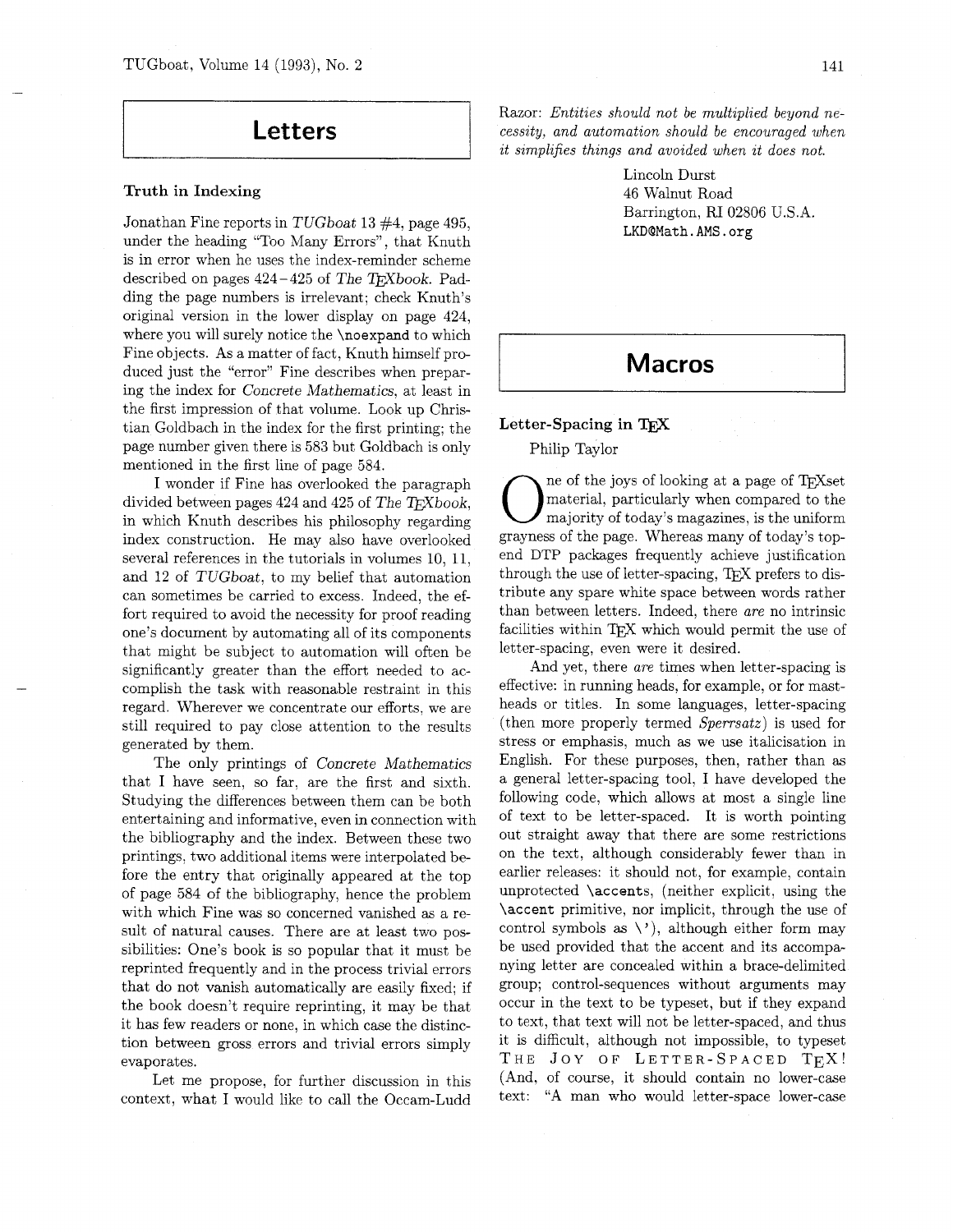text would probably steal sheep [Goudy]"). But these are the only restrictions: provided that the text is straightforward, considerable flexibility is offered in the degree of letter-spacing achieved.

The design desideratum was very simple: create a \letterspace macro which would provide at least the same degree of flexibility in determining the degree of letter-spacing as TFX already provides for the specification of \hboxes and \vboxes, and using the same syntax. Thus we must allow \letterspace {text), \letterspace to *dimen* {text) and \letterspace spread *dimen* (text). In addition, I sought to provide even greater flexibility, by providing the user with additional information concerning the text to be letter-spaced: in particular, its natural height, depth and width. These are all made available through reserved  $T_{F}X$  control sequences: \naturalheight, \naturaldepth and \naturalwidth. By combining the two, a very elegant syntax is provided for letter-spacing text: for example, *\letterspace to 1.5 \nat*uralwidth  $\{text\}$ , or \letterspace spread 0.5 \naturalwidth {text) (both of which have the same effect).

The code is presented twice: once **as** a monolithic entity, so that the reader can take in its structure at a glance, and once in annotated form, so that its inner workings can be clarified; first the code as monolithic entity:

 $\frac{2\pi}{2}$  Open control sequences

```
\newdimen \naturalwidth
\newdimen \naturaldepth
\newdimen \naturalheight
```
 $\frac{1}{2}$ . Concealed control sequences

\expandafter \chardef \csname \string @code\endcsname = \the \catcode '\@  $\catcode ' \@ = 11$ 

\newbox \l@tterspacebox \newtoks \1@tterspacetoks

**\def \space** { **<sup>3</sup> \def \hsss {\hskip** 0 **pt plus 1 fill minus 1 fill\relax)** 

\let \@nd = \empty  $\let \ Qx = \expandafter$ 

\let \sp@cetoken = \relax \edef \t@mp {\let \sp@cetoken = \sp@ce} \t@mp \let \t@mp = \undefined

 $\frac{2\pi}{2}$  Primary (user-level) macro

```
\def \letterspace #1#%
    {\def \hb@xmodifier {#1}%
     \afterassignment \l@tterspace
     \l@tterspacetoks =
    \mathbf{L}
```
 $\frac{1}{2}$ . Secondary (implementation-level) macro

```
\def \l@tterspace
    {\setbox \l@tterspacebox = \hbox
                 {\the \1@tterspacetoks}%
     \verb|\natural width = \verb|\wd \l{0tterspacebox}|\naturaldepth = \dp \l@tterspacebox
     \naturalheight = \ht \l@tterspacebox
     \hbox \hb@xmodifier
     \bgroup
            hss<sup>1</sup>
            \@x \l@tt@rspace
            \the \l@tterspacetoks {}\@nd
            \hss
     \egroup
    \mathbf{r}
```
%%% Tertiary (implementation-level) macro

```
\def \l@tt@rspace #1\@nd
    \{\iota x \ \Omega \neq 1\}\let \n@xt = \relax
     \lambdaelse
            \p@rtition #1\@nd
           \ifx \h@ad \sp@ce \hsss \h@ad \hsss
            \else
                 \h@ad
                 \ifx \t@il \@nd \else \hsss \fi
           \chi_{1}\@x \def \@x \n@xt \@x
                 \{\@x\@t{ \& \td{ \} \} \\fi
```

```
\n\cdott
\mathbf{r}
```
**<sup>I</sup>I** *I* LLL **Adjunct macros** -- **list partitioning** 

```
\def \p@rtition #1\@nd
     \{\mathsf{Qkespacexplicit \#1\}@nd\@x \p@rtiti@n \b@dy \@nd
    \mathbf{r}
```

```
\def \p@rtiti@n #1#2\@nd
    \{\det \ \hd \ {#1}%
     \def \t@il {#2}%
    \mathcal{L}
```
**.so** LLL **Adjunct macros** -- **<space>** ... -> **{<space>)** ...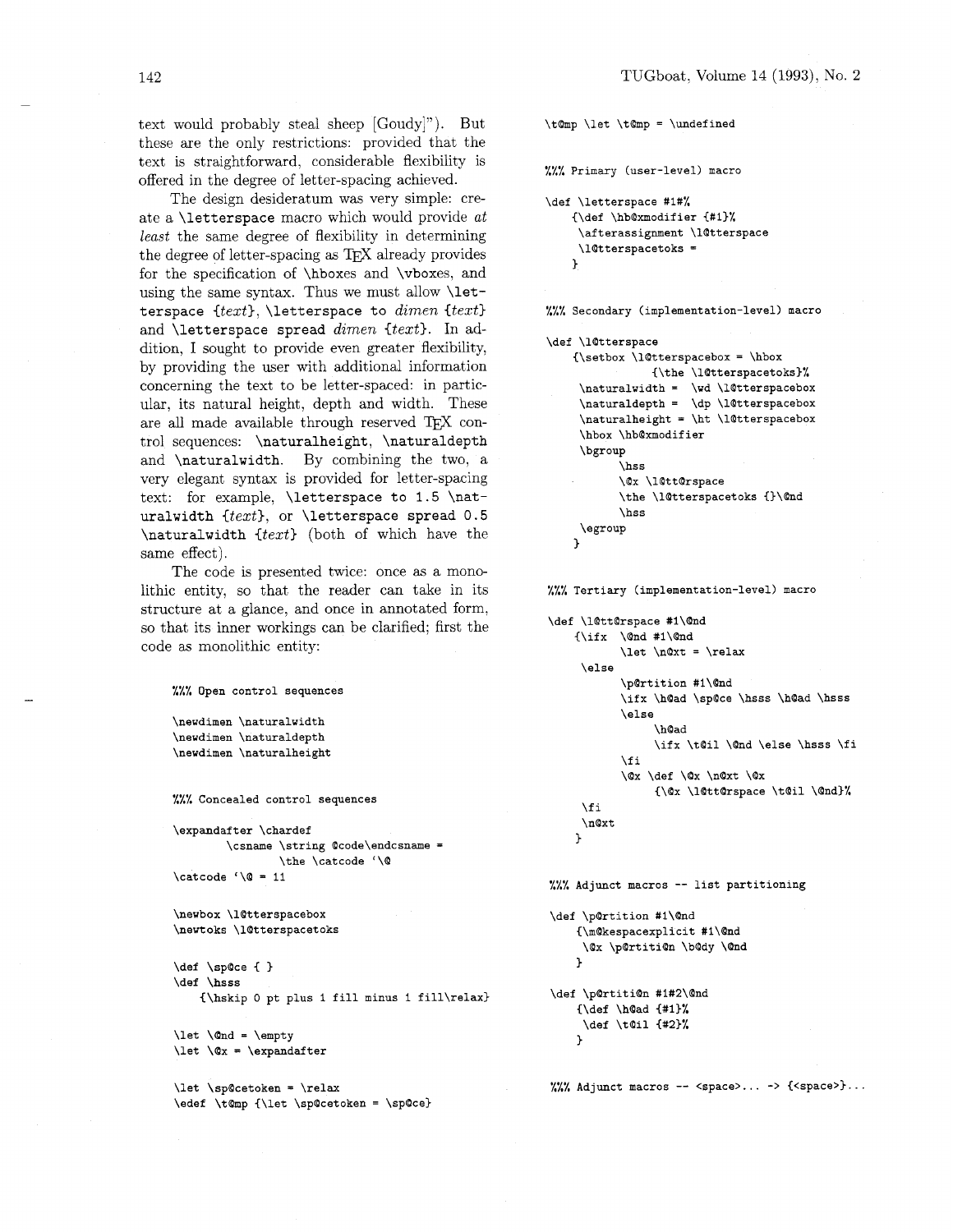```
\def \m@kespacexplicit #1\@nd
    {\futurelet \h@ad \m@kesp@cexplicit #1\@nd}
\def \m@kesp@cexplicit #1\@nd
    {\ifx \h@ad \sp@cetoken
          \@x \def \@x \b@dy
                      \@x {\pr@tectspace #1\@nd}%
     \else
          \def \b@dy {#1}%
     \chi_{\texttt{fi}}\mathcal{Y}'\@x \def \@x \pr@tectspace \sp@ce #1\@nd {{ }#1}
%%% re-instate category code of commercial-at 
\catcode' \@ = \tthe \@code
```
The same code is now presented in annotated form, each group of declarations, and each individual macro, being preceded by a discussion of their purpose and functionality:

As far as is possible, 'inaccessible' control sequences (i.e. control sequences containing one or more commercial-at s) are used to minimise the risk of accidental collision with user-defined macros; however, the control sequences used to access the natural dimensions of the text are required to be user accessible, and therefore must contain only letters.

... */./.A* **Open control sequences** 

```
\newdimen \naturalwidth
\newdimen \naturaldepth
\newdimen \naturalheight
```
All control sequences defined hereafter are inaccessible to the casual user, including the control sequence used to store the category code of commercial-at; this catcode must be saved in order to be able to re-instate it at end of module, **as** we have no idea in what context the module will be \input. Having saved the catcode of commercial-at, we then change it to 11 (i.e. that of a letter) in order to allow it to be used in the cs-names which follow.

```
\frac{1}{2}. Concealed control sequences
```

```
\expandaf ter \chardef 
        \csname \string Qcode\endcsname = 
                 \the \catcode '\Q 
\catcode '\@ = 11
```
We will need a box register in order to measure the natural dimensions of the text, and a token-list register in which to save the tokens to be letter-spaced.

#### \newbox \l@tterspacebox \newtoks \l@tterspacetoks

We will need to test whether a particular macro expands to a space, so we will need another macro which does so expand with which to compare it; we will also need a 'more infinite' variant of **\hss.** 

```
\def \spQce { 3 
\def \hsss 
    {\hskip 0 pt plus 1 fill minus 1 fill\relax)
```
Many of the macros will use delimited parameter structures, typically terminated by the reserved control sequence  $\setminus$  and; we make this a synonym for the empty macro (which expands to nothing), so that should it accidentally get expanded there will be no side effects. We also define a brief synonym for \expandafter, just to keep the individual lines of code reasonably short.

\let \@nd = \empty  $\let \ Qx = \expandafter$ 

We will also need to compare a token which has been peeked at by \futurelet with a space token; because of the difficulty of accessing such a space token (which would usually be absorbed by a preceding control word), we establish \sp@cetoken as a synonym. The code to achieve this is messy, because of the very difficulty just outlined, and so we 'waste' a control sequence  $\setminus t$  Omp; we then return this to the pool of undefined tokens.

\let \sp@cetoken = \relax \edef \t@mp {\let \sp@cetoken = \sp@ce} \t@mp \let \t@mp = \undefined

The user-level macro \letterspace has exactly the same syntax as that for \hbox and \vbox, as explained in the introduction; the delimited parameter structure for this macro ensures that everything up to the open brace which delimits the beginning of the text to be letter-spaced is absorbed as parameter to the macro, and the brace-delimited text which follows is then assigned to the token-list register \l@tterspacetoks; \afterassignment is used to regain control once the assignment is complete.

```
\frac{1}{2}. Primary (user-level) macro
```

```
\def \letterspace #1#%
    {\def \hb@xmodifier {#1}%
     \afterassignment \l@tterspace
     \setminus10tterspacetoks =
    J.
```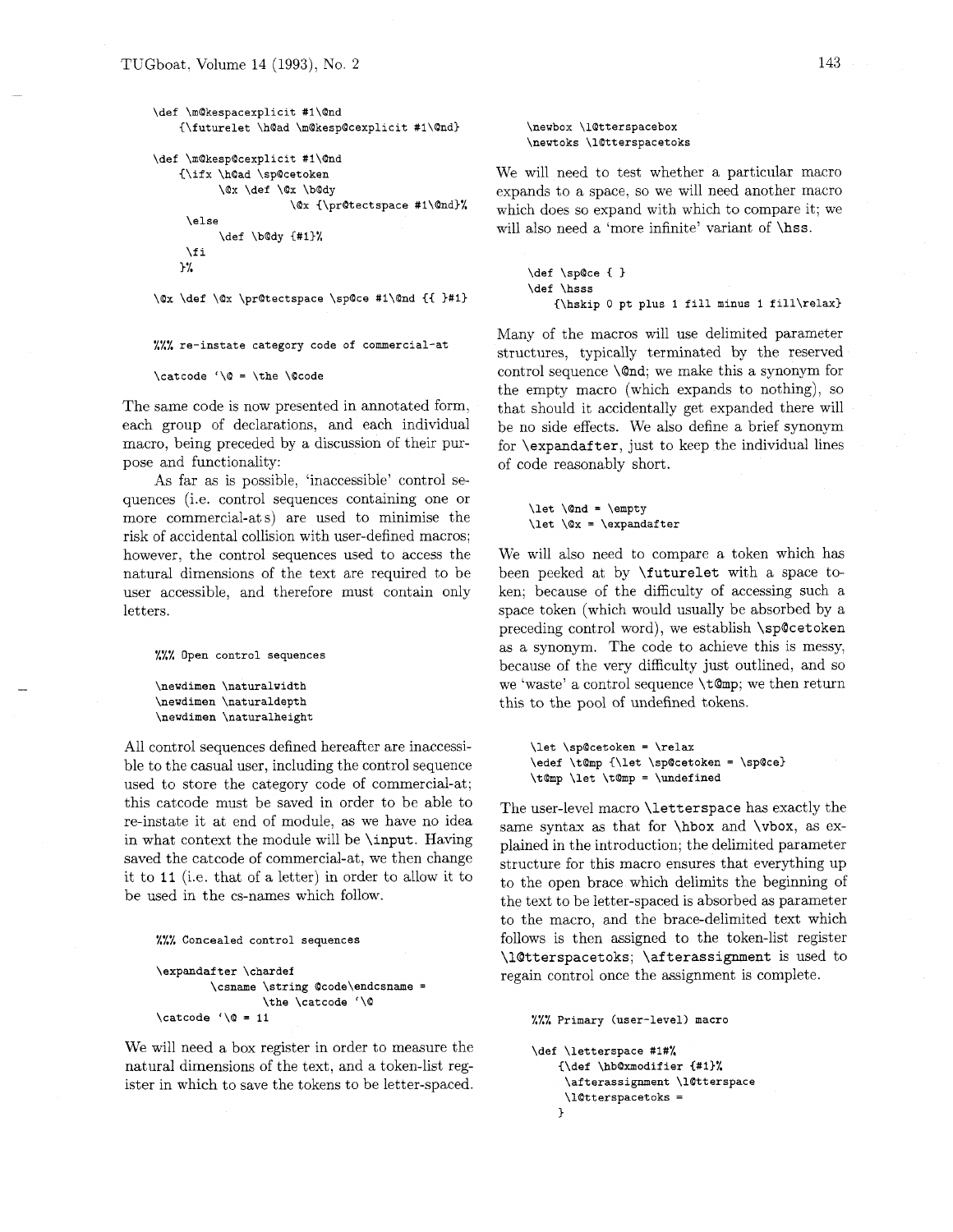Control then passes to  $\Lambda$ **Culterspace**, which starts by setting an \hbox containing the text to be typeset: the dimensions of this box (and therefore of the text) are then saved in the open control sequences previously declared, and the \hbox becomes of no further interest.

A new \hbox is now created, in which the same text, but this time letter-spaced, will be set; the box starts and ends with \hss glue so that if only a single character is to be letter-spaced, it will be centered in the box. If two or more characters are to be letter-spaced, they will be separated by \hsss glue, previously declared, which by virtue of its greater degree of infinity will completely override the **\hss** glue at the beginning and end; thus the first and last characters will be set flush with the edges of the box.

The actual mechanism by which letter-spacing takes place is not yet apparent, but it will be seen that it is crucially dependent on the definition of \lQttQrspace, which is expanded as the box is being set; the \Qx (\expandafter) causes the actual tokens stored in **\l**@tterspacetoks to be made available as parameter to \lQtt@rspace rather than the token-list register itself, as it is these tokens on which \l@tt@rspace will operate. The \@nd terminates the parameter list, and the **C)** which immediately precedes it ensures that that there is always a null element at the end of the list: without this, the braces which are needed to protect an accent/character pair would be lost if such a pair formed the final element of the list, at the point where they are passed as the second (delimited) parameter to  $\partial$ :  $\psi$  definition, TFX removes the outermost pair of braces from both simple and delimited parameters during parameter substitution if such braces form the first and last tokens of the parameter, and thus if a brace-delimited group ever becomes the second element of a two-element list, the braces will be irrevocably lost. The  $\{\}$  ensure that such a situation can never occur.

## **.a.** /.I!/. **Secondary (implementation-level) macro**

```
\def \l@tterspace
    {\setbox \l@tterspacebox = \hbox
                 {\the \l@tterspacetoks}%
     \naturalwidth = \wd \l@tterspacebox
     \naturaldepth = \dp \l@tterspacebox
     \naturalheight = \ht \l@tterspacebox
     \hbox \hb@xmodifier
     \bgroup
           \hss
           \@x \l@tt@rspace
           \the \l@tterspacetoks {}\@nd
           hss<sup>1</sup>
     \egroup
```
 $\mathbf{r}$ 

The next macro is **\l**QttQrspace, which forms the crux of the entire operation. The text to be letter-spaced is passed as parameter to this macro, and the first step is to check whether there is, in fact, any such text; this is necessary both to cope with pathological usage (e.g. *\letterspace {})*, and to provide an exit route, as the macro uses tail-recursion to apply itself iteratively to the 'tail' of the text to be letter-spaced; when no elements remain, the macro must exit.

Once the presence of text has been ensured, the token-list representing this text is partitioned into a head (the first element), and the tail (the remainder); at each iteration, only the head is considered, although if the tail is empty (i.e. the end of the list has been reached), special action is taken.

If the first element is a space, it is treated specially by surrounding it with two globs of \hsss glue, to provide extra stretchability when compared to the single glob of \hsss glue which will separate consecutive non-space tokens; otherwise, the element itself is yielded, followed by a single glob of \hsss glue. This glue is suppressed if the element is the last of the list, to ensure that the last token aligns with the edge of the box.

When the first element has been dealt with, the macro uses tail recursion to apply itself to the remaining elements (i.e. to the tail);  $\&$  (\expandafter) is again used to ensure that the tail is expanded into its component tokens before being passed as parameter.

#### %%% Tertiary (implementation-level) macro

```
\def \l@tt@rspace #1\@nd
    \{\iota f x \ \ \Diamond nd \ #1 \Diamond nd\let \n\cdot = \relax\else
            \p@rtition #1\@nd
            \ifx \h@ad \sp@ce \hsss \h@ad \hsss
            \else
                  \h@ad
                  \ifx \t@il \@nd \else \hsss \fi
            \fi
            \@x \def \@x \n@xt \@x
                  {\@x \l@tt@rspace \t@il \@nd}%
     \chi_{1}\n@xt
    7
```
The operation of token-list partitioning is conceptually simple: one passes the token list **as** parameter text to a macro defined to take two parameters, the first simple and the second delimited; the first element of the list will be split off **as** parameter-1,